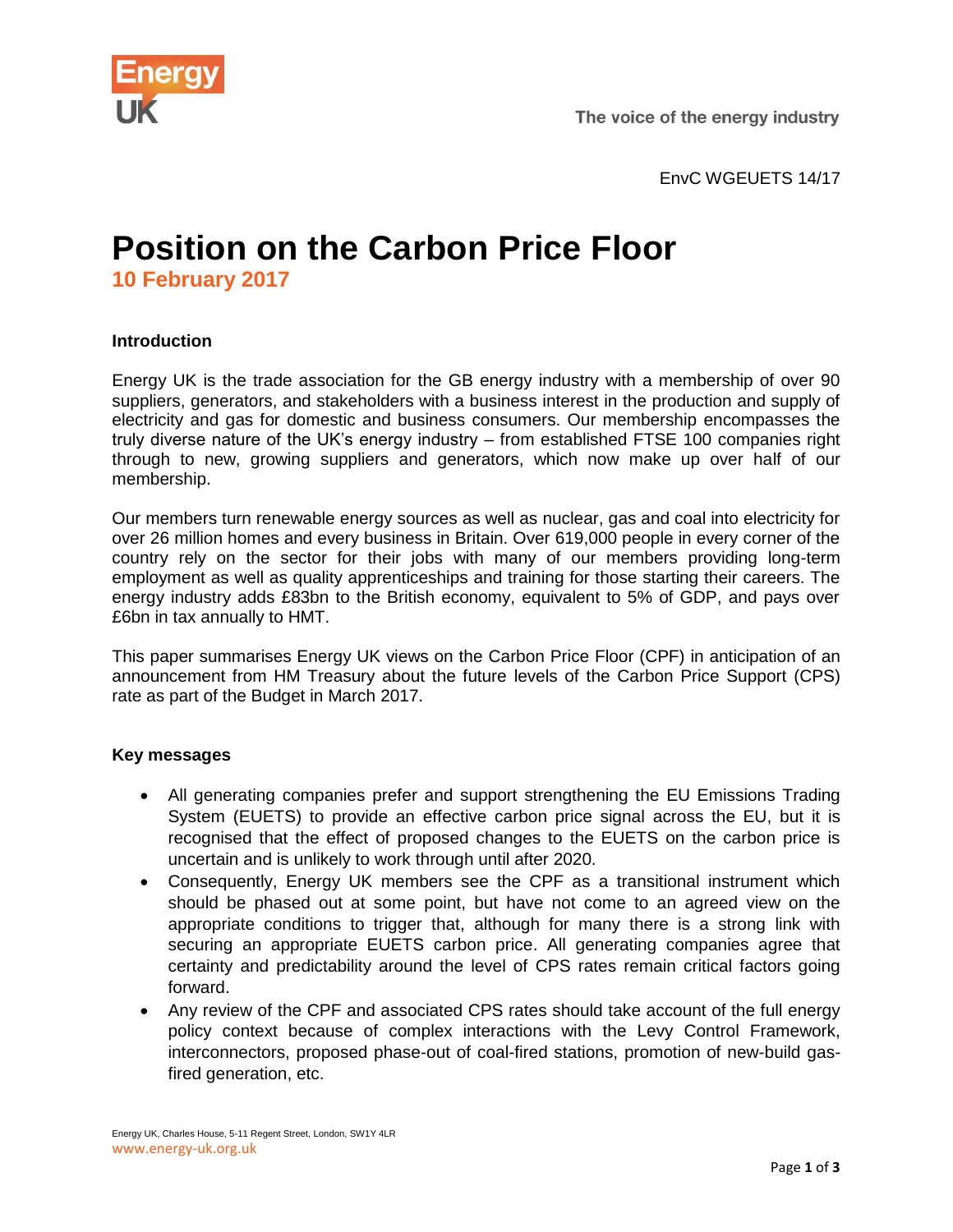- It would be appropriate to re-visit the original objectives of the CPF (to support investment in low-carbon technologies and to help to meet national carbon targets) to check if they are still applicable e.g. coal to gas fuel switching is expected to be irrelevant after 2025 although the CPS tax could potentially (if maintained at the current or an increased level) provide an important contribution to the run-down of coal-fired generation ahead of 2025. It is also recognised that the CPF in itself will not be sufficient to warrant taking the investment decision for all low-carbon technologies and that other instruments will still be required.
- It is important to take competitiveness into account. Issues include the effects on electricity costs for domestic consumers and all but the largest energy-intensive business/industrial users<sup>1</sup>, the role of interconnectors and the difference in the price of electricity between GB and mainland Europe (although the CPS tax is not the only factor contributing to that), the longer term prospects for new-build gas-fired generation and the role of energy carriers other than electricity in the transition to a low-carbon economy.
- Greater visibility of the future of the CPF/CPS rates and improved governance could help to bolster investor confidence in the mechanism. Some companies take the view that the credibility of the CPF has been eroded and that it is insufficiently robust politically to underpin investment decisions, though a number also consider that removing it in the near term would damage investor confidence, given that the announced rates have already been taken into account in decision-making.
- Energy UK has no agreed view as to whether the level of CPS rates should remain fixed at the current level of £18 per tonne or rise or fall into the 2020s. The range of views held by generating companies stems from the uncertainty around projected EUETS prices and their susceptibility to the effects of other policy instruments addressing support for low-carbon technologies and energy efficiency, and the effect of the COP21 climate conference outcomes on the EU's future level of ambition for de-carbonisation.
- Energy UK welcomes the Chancellor's recommitment to the CPS cap out to 2021, provided at the Autumn Statement 2016. It is important that this position is maintained.
- Energy UK would welcome clarity about the long term direction for CPS but recognises that it may be difficult to provide this while the UK's membership of the EU ETS post-Brexit remains uncertain. While this is being established, it is important that there is continuing visibility about the approach to the CPF, including the cap on CPS, four years ahead consistent with the period of the T-4 Capacity Market auction. The Chancellor should set out the approach to the CPF for 2021/22 in the March 2017 Budget and for 2022/23 in the 2018 Budget in Autumn 2017.

## **Background**

The Carbon Price Floor (CPF) was introduced on 1 April 2013 and comprises the price of  $CO<sub>2</sub>$ from the EU Emissions Trading System (EUETS) and the Carbon Price Support (CPS) rate per tonne  $CO<sub>2</sub>$  (tCO<sub>2</sub>), which is the UK-only additional element. It taxes fossil fuels used to generate electricity via CPS rates set under the Climate Change Levy (but does not apply in Northern Ireland). To date, CPS rates have been set for April 2014 to March 2015, April 2015 to March 2016 and from April 2016 through to 2019-20. Although the original trajectory of CPF was set to

l <sup>1</sup> The Government has now put mechanisms in place for the time being to compensate the most energyintensive industrial consumers to some extent.